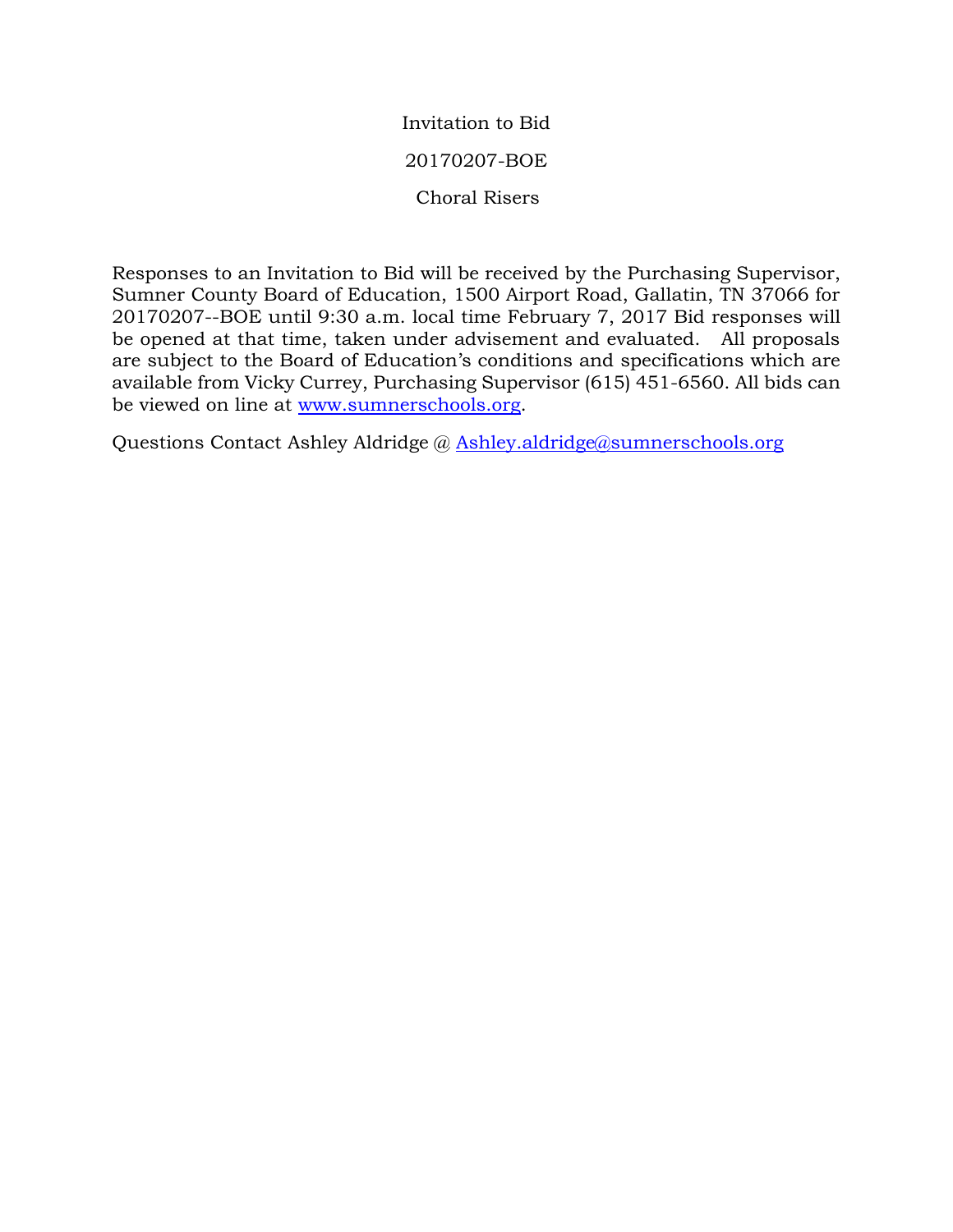#### **NOTICE TO RESPONDENTS**

Responses to an Invitation to Bid will be received by the Purchasing Supervisor in the SUPPORT SERVICE FACILITY CONFERENCE ROOM, Sumner County Board of Education, 1500 Airport Road Gallatin, TN 37066. They will be received until **9:30 A.M. Local Time Tuesday February** for **20170207-BOE Standing Choral Risers** at which time the responses will be opened, taken under advisement and evaluated. *BIDS WILL BE POSTED ON www.sumnerschools.org*

------------------------------------------------------------------------------------------------------------------------------- **GENERAL REQUIREMENTS AND CONDITIONS**

- 1. The Sumner County Board of Education reserves the right to accept or reject any and/or all responses in whole or in part, and to waive informalities therein.
- 2. Any responses received after the scheduled closing time for the receipt for responses will not be considered.
- 3. If a mistake is discovered after the responses are received, only the Sumner County Board of Education may allow the respondent to withdraw the entire response.
- 4. Partial payments will not be approved unless justification for such payment can be shown. Terms will be net 30 days.
- 5. Payment will not be made until the said **Stand Choral Risers** are inspected and approved as meeting all specifications by persons appointed by the Sumner County Board of Education.
- 6. Responses submitted must be in a sealed envelope and marked on the outside as follows: **RESPONSE: STANDING CHORAL RISERS DEADLINE: FEBRUARY 7, 2017 9:30 A.M. LOCAL TIME**
- 7. Facsimile responses will not be considered.
- 8. If a successful bidder violates any terms of their bid, the contract, school board policy or any law they may be disqualified from bidding for a period of two years for minor violations or longer for major violations. Bids from disqualified bidders will not be accepted during the period of disqualification.
- 9. Prices quoted on the response (if any) are to be considered firm and binding until the said **STANDING CHORAL RISERS** are in the possession of the Sumner County Board of Education.
- 10. No purchase or contract is authorized or valid until the issuance of a Board Purchase Order in accordance with Board Policy. No Board Employee is authorized to purchase equipment, supplies or services prior to the issuance of such a Purchase Order.
- 11. Any deviation from these stated terms, specifications and conditions must be coordinated with and approved in writing by the Purchasing Supervisor, Vicky Currey (615) 451-6560.
- 12. All bids that exceed \$25,000 must have the Company Name, License Number, Expiration Date thereof and License Classification of Contractor listed on outside of sealed envelope. As required by State of Tennessee Code Annotated 62-6-119.
- 13. The awarded bidder will be required to post a performance and payment bond in the amount of 25% of the contract price if it exceeds \$100,000 as stated by State of Tennessee Code Annotated 12-4-201.
- 14. If the project cost in excess of \$25,000 a performance bond must be secured by the requesting party in an amount equal to the market improvement value.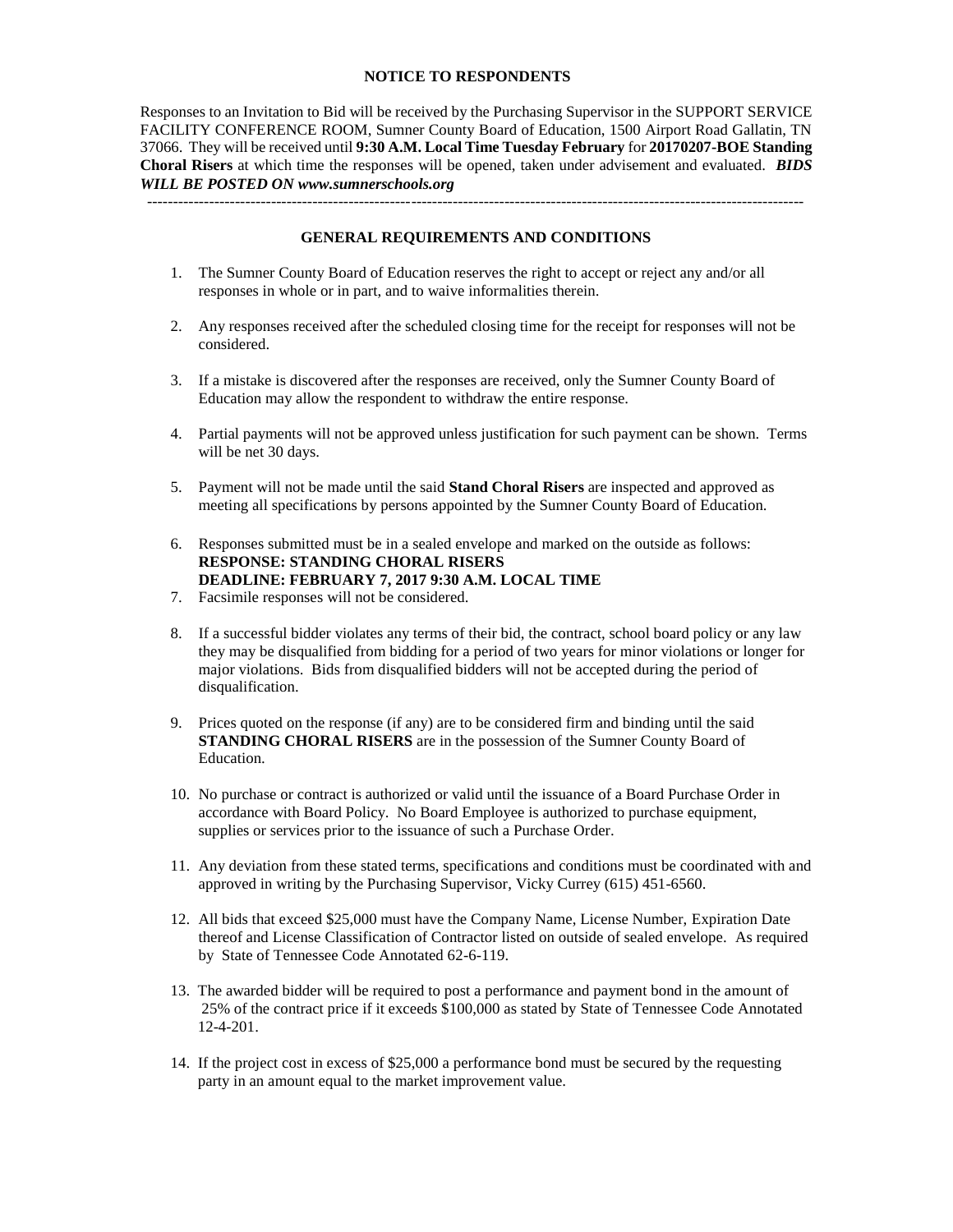# **Sumner County Schools Choral Risers Specifications**

## **EQUIPMENT INCLUDED**

**A.** Provide all equipment and materials, and do all work necessary to furnish Choral risers, as specified herein. Choral risers shall include, but not be limited to a Hertz Furniture Model EZR-400, or equal, for use at Jack Anderson Elementary School, 250 Shutes Lane, Hendersonville TN 37075.

### **Provide:**

# **(8) FR-36 Standina Choir Risers w / 4th Levels and Side Ralls including:**

- (8) FR-36 Fold &. Roll Standlna Choral Riser; 3-Level 6' Wide with Gray Carpet Tread, Hertz Furniture Part Number 307003, or equal
- (8) FR-36 Fourth Level Add-On Step with Grav carpet Tread, Hertz Furniture Part Number 307004, or equal
- (1) FR36 Add On Side Rall [Pair], Hertz Furniture Part Number 108349, or equal
- (2) FR36 Side Rall Mounting Bracket, Hertz Furniture Part Number 107685, or equal

## **1.01 SUBMITTALS**

#### **A. Manufacturers Product Data**

1. Provide manufacturers product data. Any equals shall be submitted for prior approval five business days in advance of the bid opening date to:

> Janice Wright Sumner County Schools Purchasing 1500 Airport Road Gallatin TN 37066 janice.wright@sumnerschools.org

#### **B. References**

Vendor shall submit references of no less than three previous clients, including full contact information, which shall be included with the bid.

# **1.02 QUALITY ASSURANCE**

**A.** Manufacturers warranties shall pass to the Owner and certification made that the product materials meet all applicable grade trademarks or conform to industry standards and inspection requirements.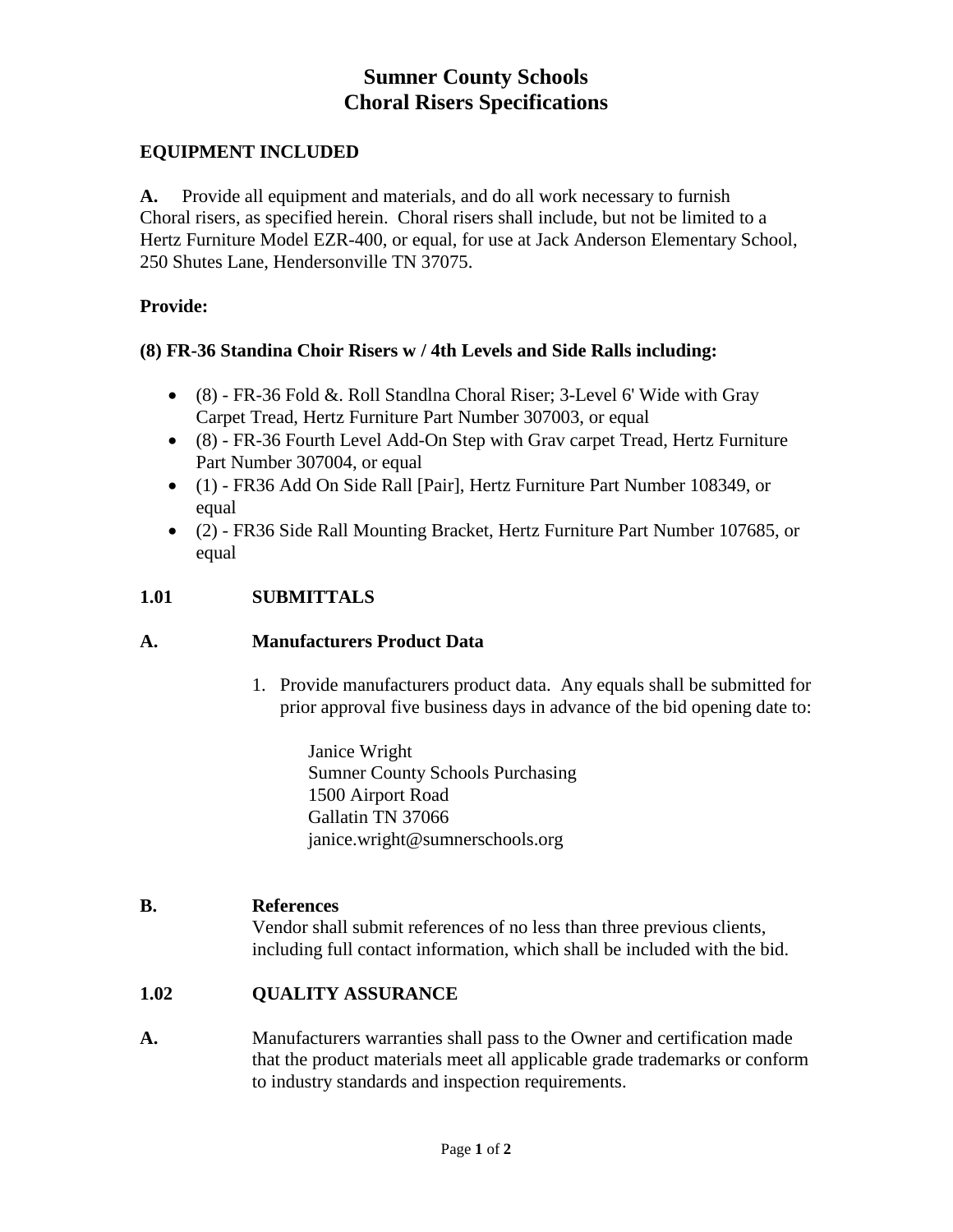# **1.03 PRODUCT DELIVERY AND STORAGE**

**A.** Product shall be delivered to:

Jack Anderson Elementary School 250 Shute Lane Hendersonville TN 37075 ATTN: Dr. Ashley Aldridge, Principal

**B.** Materials delivered to the site shall be examined for damage or defects in shipping. Any defects shall be noted and reported to the Owners representative. Replacements, if necessary, shall be immediately reordered, so as to minimize any conflict with the construction schedule. Sound materials shall be stored above ground under protective cover or indoors so as to provide proper protection.